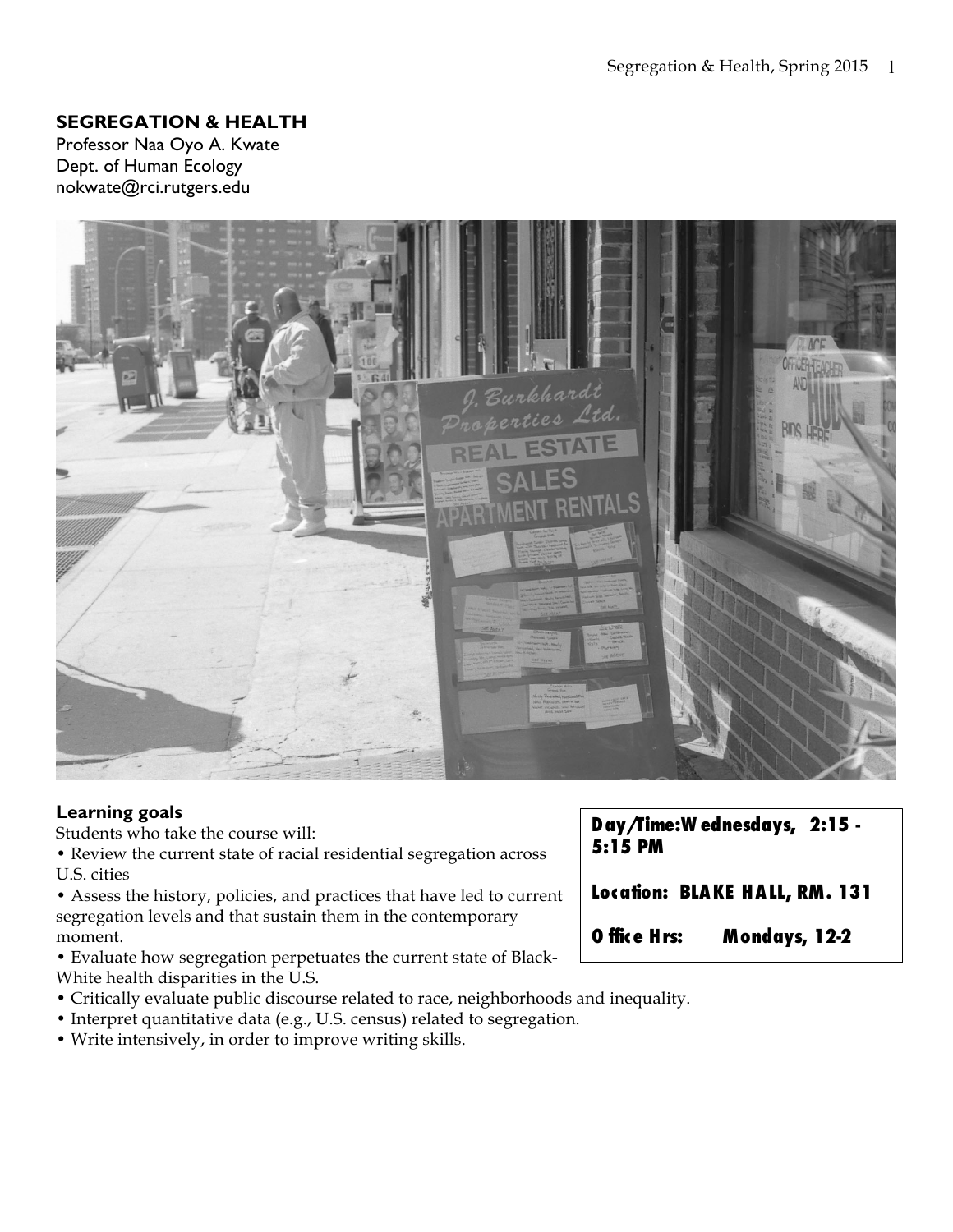## **Course description**

The words "racial segregation" bring to mind images from a bygone era, such as water fountains and other public facilities marked as for use by "Whites Only". The passage of civil rights laws forbade that kind of legalized segregation, but in many ways, the United States remains just as segregated as before those laws were passed. The result is a cascade of limited access to critical resources and opportunities, and overexposure to negative neighborhood features and public policies. This course examines the connection between two of the United States' most stark racial inequities: Black-White residential segregation and Black-White health disparities. For many diseases and health conditions, Black people in the U.S. have higher prevalence, more severe disease, and higher mortality rates. This health portrait is not attributable solely to restricted access to medical care; so what are the causes? In this class we will examine racial residential segregation as the cornerstone upon which Black-White health disparities are built. We will seek to answer questions such as: What are the mechanisms through which Black neighborhoods have been and continue to be segregated? How do predominantly Black neighborhoods differ from predominantly White neighborhoods? What impact does segregation have on education, income and wealth, environmental exposures, neighborhood amenities, criminal justice, and more? Taken together, how does racial segregation affect health disparities in the United States? This seminar draws on interdisciplinary social science and public health scholarship, and is open to juniors and seniors.

## **Course structure**

This is a 400-level seminar. This means it is not the kind of course that relies on and rewards memorizing tons of facts. Instead, the focus is on close readings, critical analysis, discussion of assigned texts (including written scholarship and other media such as films), in-class exercises, working with quantitative data, and other analytic inquiries. Lecture will be minimized.

The amount of reading is substantial most weeks. To be successful in this class and to come ready to contribute to the kinds of discussion a small class requires, you will need to keep up. Everyone is expected to actively and constructively participate; a 3-hour class will only be as stimulating as you make it.

# **Course Requirements & Grading**

**In-class analytic papers (20%):** Each class period, we will be discussing the readings assigned for that day. On many days, our discussion will be framed in part by the analysis you put forth in written analysis that you will complete at the beginning of class. In these papers you will engage with the readings and connect them to other materials. For example, imagine that we read two works for a class period, by authors Lopez and Mensah. I may ask you to answer a question such as "Describe what you believe are the strongest facets of Mensah's argument about suburban street design and racial hierarchy." Or, I may show a film clip and ask a question such as: "How would Lopez explain the conflict raised in the film?" Apart from readings, I will also draw on material I present in class. For example, I may lecture about the work of an author named Smith in one class, and some weeks later, give you an article from the *New York Times* to read in class, and ask, "What does Smith's theory suggest will be likely outcomes for the people described in this newspaper account?" The goal is for you to interpret and argue with the readings, connect the ideas to current events and cultural texts, etc. Doing so will help you dig deeper into the material and allow us to have richer discussion during class. Obviously, successful completion of the analytic papers necessitates having closely read all the assigned works *before you come to class* that day and taking good notes on the content we cover in class.

After class, I will grade each paper; the average of these grades over the semester will comprise 20% of your grade. Your grade is based on the strength and clarity of your arguments and use of the readings. Since you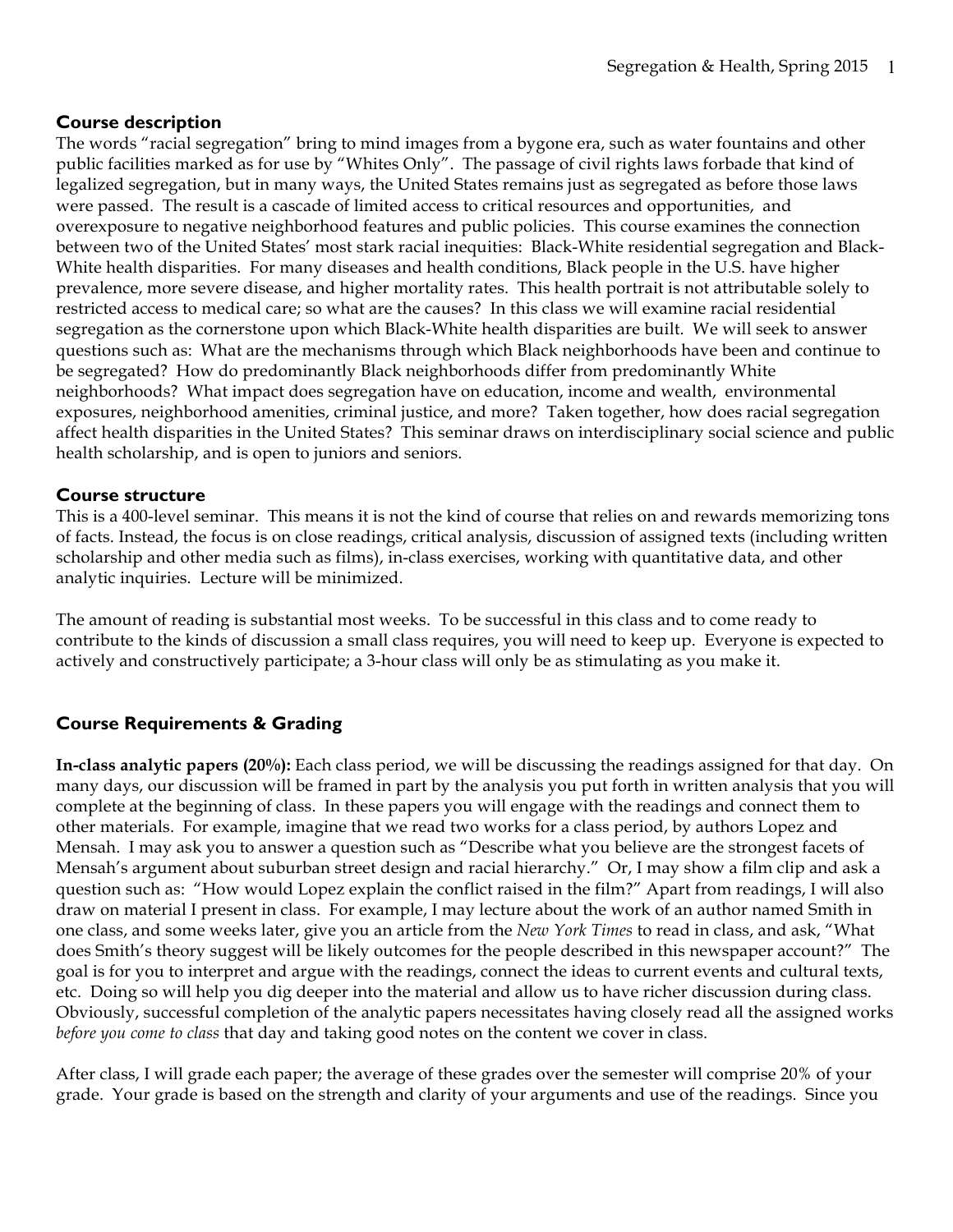are writing in class and will not have a chance to revise your writing as you would a take-home paper, your grade is not about the beauty of your prose. Yes, you still have to write clearly—and appropriate grammar is part of that—but the emphasis here is on comprehension and argumentation.

As well, in order to strengthen your skills in communicating ideas to a broader audience—and not just writing an assignment because a professor asked you to—on some days, I will re-circulate all response papers (without grades) amongst the class, and each student will give brief feedback by jotting comments, questions, suggestions, etc., in the margins of classmates' papers. This is not a snark fest! Feedback should focus on a careful assessment of the ideas presented in the paper, use of evidence, and writing clarity. This peer review will NOT factor into your grade, but is intended to give you additional feedback on your work, and to give you practice critiquing the work of others.

**Hurricane Katrina interview and movie review (20%):** We will watch a film about Hurricane Katrina, which struck the Gulf Coast in September, 2005.

First, prior to watching the film, you will conduct a brief interview with anyone of your choosing, as long as they are aged 35 or older. Your interview will consist of a set of questions based on the survey the Pew Charitable Trust conducted soon after the disaster. Your write-up of this interview will comprise 10% of your grade.

Next, you will write a 5-page paper in which you critique the film—focusing on the issues raised in the Pew survey questions. This portion of the assignment is another 10% of your grade.

**Book review (20%):** You will write a 3-page book review of *Reproducing Racism*. Note that we will read the whole book for the day we discuss it, whereas other books are spread out over more than one class session. The book review is due that same day, so you will need to plan well in advance. Because this is later in the course, when we will have encountered many of the core ideas that Roithmayr discusses, you will be well positioned to tackle the whole book in one go. I will provide more details about form the review should take, but as with everything else in the class, it will focus on assessing the strength of argumentation and evidence.

**Final paper (40%):** The final paper will ask you to integrate what you have learned over the course of the semester and write a paper in which you offer arguments about the ways in which segregation operates in the United States and how it affects health. The length will be determined at a later date, but it will be in the neighborhood of 8 pages—definitely not more than 10, and potentially fewer than 8. Don't be fooled! Shorter papers are *much* harder to do well than long (e.g., 20 pages) ones. You will need to be as concise and clear as possible and offer your strongest analysis. It goes without saying that you need to work through several revisions before turning it in—do not hand in a first draft.

The format is as follows. You will read two articles that appeared on two different websites: Salon.com, an online magazine, and Brownstoner.com, a New York City blog about real estate. Along with the articles, you will read the numerous comments that followed each article. In the final paper, you will assess the themes that emerge in these comments, critically evaluate them, and argue what their implications are for Black-White health disparities.

The readings are:

1. ⌘ Denvir, D. (2011). The 10 most segregated urban areas in America (plus reader comments). You are to read the article written by Denvir, and view the slideshow, here: http://www.salon.com/news/politics/war\_room/2011/03/29/most\_segregated\_cities

And then read the hundreds of reader comments in the PDF in Sakai.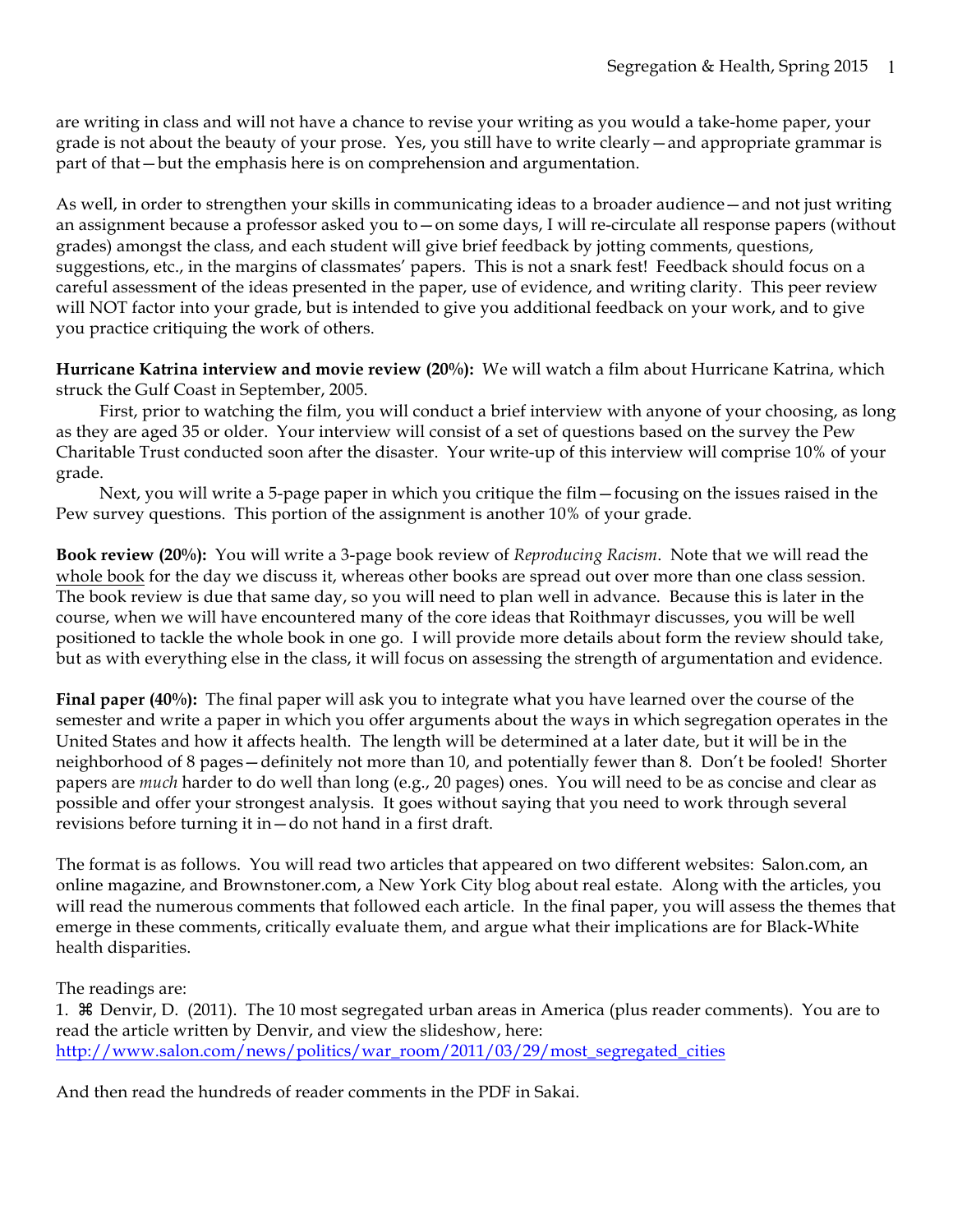2. ⌘ Brownstoner. (2006). Corcoran's Brooklyn Heights Office Accused of Bias (plus reader comments). First read the National Fair Housing Alliance report (in Sakai), then read the PDF of reader comments to an article posted on the real estate blog Brownstoner, also in Sakai.

Read these at any time, but do not wait until the last minute!! Especially because you will need to read them more than once in order to produce a strong analysis for the final paper. The best strategy would be to read them early in the semester, then a second time as we get further in the course and you know more about the theories, statistics, history, and policies that relate to the commenters' claims, and then once more as you actually begin writing the final paper.

# **Course Policies**

## Academic integrity

The short version: You must do your own work. Cheating in any form will not be tolerated and will result in a failing grade on an assignment or in the course, or worse, depending on the circumstances. The long version: As detailed on the Rutgers Academic Integrity webpage (http://academicintegrity.rutgers.edu/), "Academic integrity requires that all academic work be wholly the product of an identified individual or individuals... Ethical conduct is the obligation of every member of the University community, and breaches of academic integrity constitute serious offenses." The University has a disciplinary procedure for academic dishonesty, which I will follow. We will discuss how to appropriately cite others' ideas. If you have any confusion about what constitutes plagiarism, it is your responsibility to meet with me for clarification. I will use Turnitin on all assignments, and you will be able to view the report from the computer analysis.

## Deadlines

In fairness to all students, I will strictly enforce deadlines. It is not fair when some students manage to turn their work in by the stated deadline, while others are able to submit after that with no repercussions. Therefore, any work turned in late will incur penalties. Late work without an extension *will drop by 10 points per day, including weekends*. I will only approve extensions in one of two scenarios: 1) Ahead of time, you submit documentation to show that you will be unavailable at the time the paper is due; 2) After the fact, due to documented illness or personal/family emergencies. Extensions will NOT be granted for routine conflicts, other curricular requirements and course demands, computer glitches, etc.

## Submitting assignments

For all written assignments except those produced in class, you must: a) Type your work. No handwritten material will be accepted; b) Upload your work to Sakai before class, so I have a permanent record of everyone's work for the semester; and c) Bring a hard copy to class, which I will grade and return to you. BOTH submissions are required. If you bring the print version of your assignment to class and you have not uploaded it to Sakai by the deadline, it is LATE. All written work is due by class start time, 2:15 pm, unless otherwise noted.

## Citation Style

You are required to use APA (American Psychological Association) style for formatting references and for citation style in your written work. We will discuss APA Style in class, and I will also post to Sakai documents on how to cite in APA format. Books on APA Style are available through the libraries and in the department office.

## Absence reporting

I assume and expect that you will be at each class session barring illness or emergencies. To report that you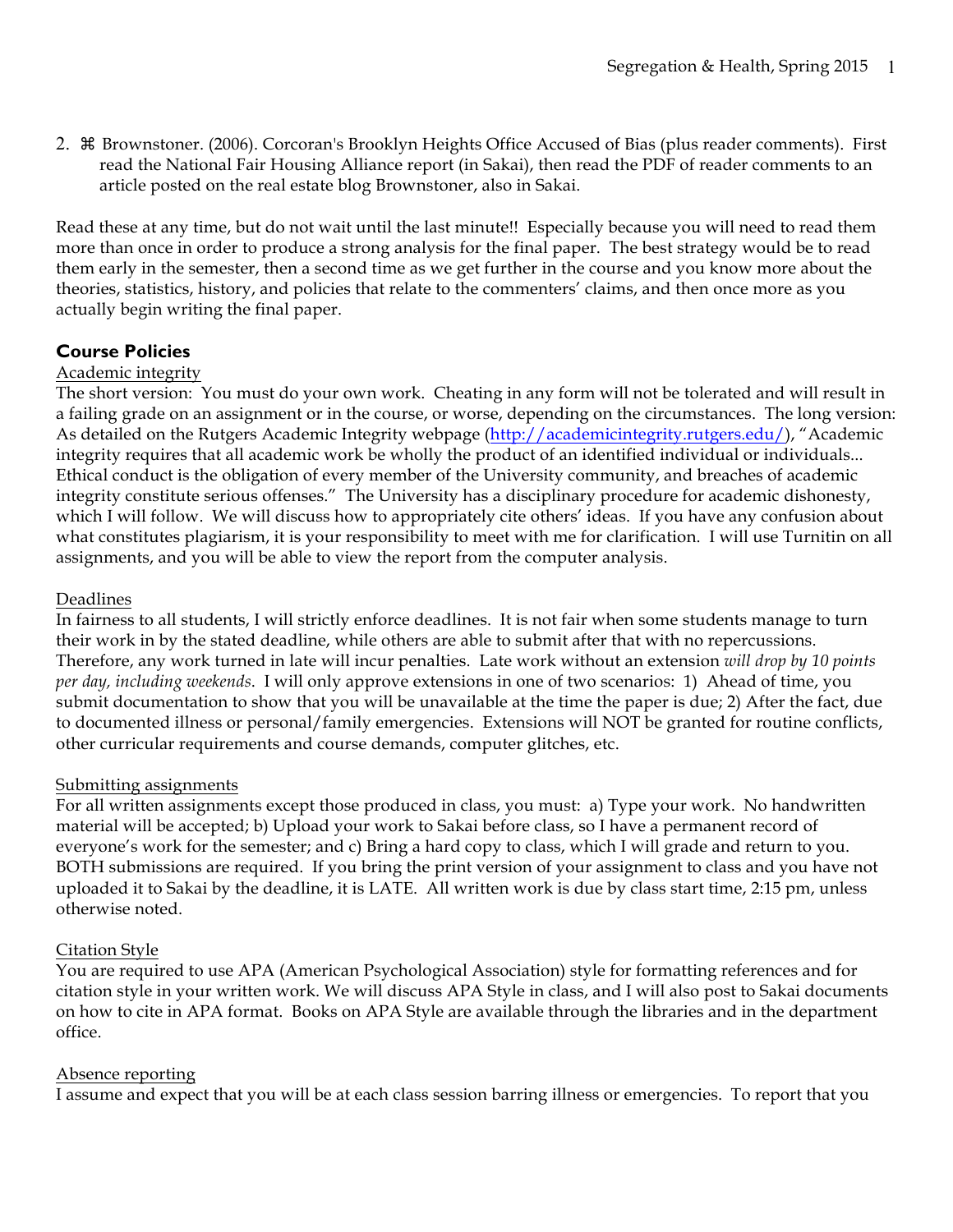## will be absent from class (e.g., because you are sick), please use the following link:

https://sims.rutgers.edu/ssra/. This is Rutgers' system-wide notification, which ensures students and faculty that there is an official record of student absences. The system will automatically send an email to me. If you know in advance that you will miss a class period (e.g., out of state travel) please use the website to indicate the date and reason for your absence. If your commitments are such that you think it likely you will miss more than one class, you should see me so we can determine whether this semester is a good time for you to take this course.

## Accommodations for Students with Disabilities

Students who require accommodations for disabilities are urged to contact the Office of Disability Services at 732-932-2848 or dsoffice@rci.rutgers.edu. This office works with students to document any disability and to determine appropriate accommodations. I am unable to create accommodations on an individual basis. Please see me if you have further questions.

## Class notifications

Check your email everyday! I will communicate with the class through Sakai, and therefore all communications will be sent to your official Rutgers email. You are responsible for all announcements, assignments, etc., that I send through Sakai; you will not be excused because you didn't see it.

## Electronics

No screens or phones during class time, unless otherwise directed (e.g., if a class session will require you to use a calculator, which you have on your phone). If you have an emergency and must take a phone call or send texts, just let me know and you can step outside to handle it. You can also use devices during the break if you need to.

## Office Hours

Office hours are a time for you to come by and ask questions, discuss any issues you are having in the course, give feedback on the course, get feedback on how you are doing, etc. You are especially encouraged to come to office hours if you find yourself having a tough time in the course, -- don't wait until much of the semester has gone by and it's too late to rectify it. But of course, office hours are not only for those having difficulty. And apart from regularly scheduled hours I am also available by appointment.

# **Course Readings**

Required books for purchase: (These are listed in the schedule by author's last name only)

1. Alexander M. (2009). The New Jim Crow: Mass Incarceration in the Age of Colorblindness. New York: The New Press.

2. Bell, J. (2013). Hate Thy Neighbor: Move-in Violence and the Persistence of Racial Segregation in American Housing. New York: NYU Press.

3. Roithmayr, D. (2014). Reproducing Racism: How Everyday Choices Lock in White Advantage. New York: NYU Press.

4. Taylor, D. (2014). Toxic Communities: Environmental Racism, Industrial Pollution and Residential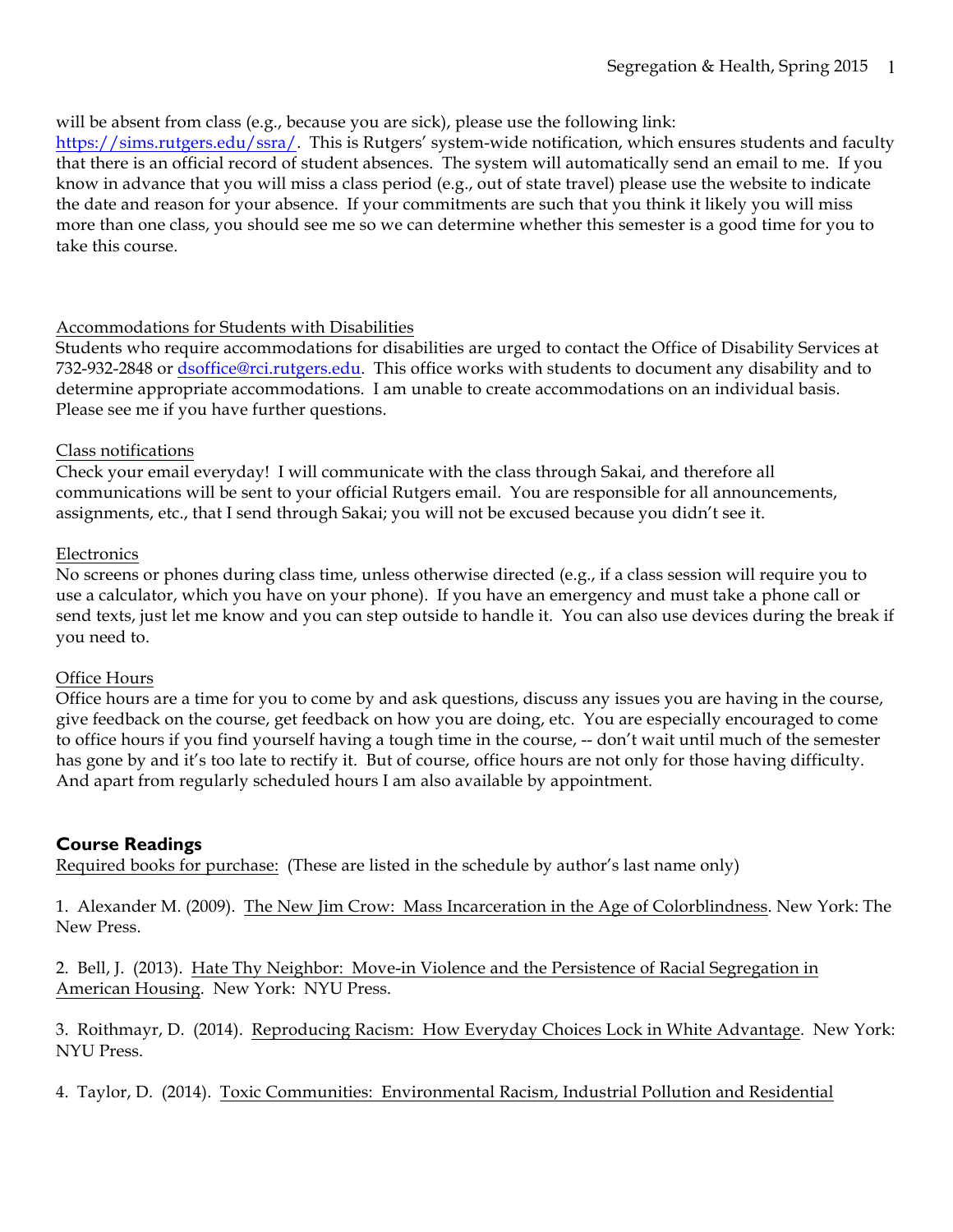Mobility. New York: NYU Press.

5. Ward, J. (2013). Men We Reaped: A Memoir. New York: Bloomsbury.

## Required articles, reports, book chapters, or other:

These will be available on-line from the Rutgers library, or I will have posted them in Sakai. The latter are marked with ⌘

# **Course Schedule**

January 21 First day: Introduction to the course, overview of segregation statistics.

#### January 28 Fundamental causes of health; History of segregation policies

## Reading due:

- 1. Williams, D. R., & Collins, C. (2001). Racial residential segregation: A fundamental cause of racial disparities in health. *Public Health Reports, 116*, 404-416.
- 2. Taylor, pages 147-261

## February 4 Hurricane Katrina: segregation and natural and unnatural disasters

## Reading due:

1. Visit this website and play the animated graphic scene by scene:

http://www.nola.com/katrina/graphics/flashflood.swf

2. ⌘ Hurricane timeline (I created this by summarizing accounts from a number of sources)

3. ⌘ The Brookings Institution (2005). New Orleans After the Storm: Lessons from the Past, a Plan for the Future. Washington DC: Author.

Assignment due: Write-up of interview results

## February 11 Hurricane Katrina continued; Wealth disparities

## Reading due:

1. \*\*on reserve at Chang Library

Shapiro, T.M. (2005). The Hidden Cost of Being African American: How Wealth Perpetuates Inequality. New York: Oxford University Press. (excerpt, pages 1-30).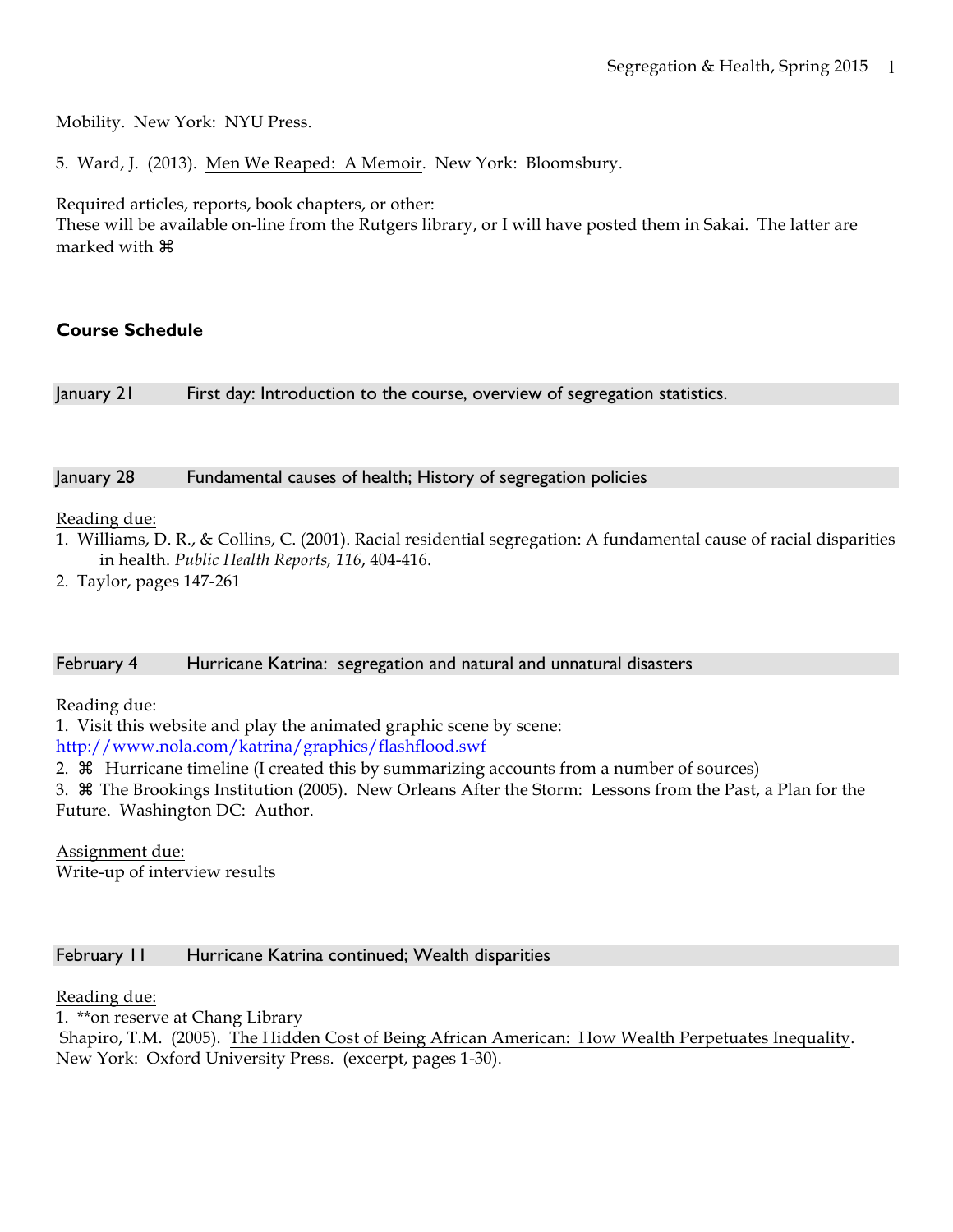## Assignment due: Film review

February 18 Segregation and toxic physical environments

Reading due: 1. Taylor, pages 6-122

February 25 Violence as a tool to maintain segregation

Reading due: 1. Bell, pages. 1-116

## March 4 Violence & segregation, continued

Reading due: 1. Bell, pages 116-207

## March 11 Racism, socioeconomic position, and health

Reading due:

1. Jones, C.P. (2002). Levels of racism: A theoretic framework and a gardener's tale. American Journal of Public Health, 90:1212-1215.

2. ⌘ Scott, J. (2005, May 16). Life at the Top in America Isn't Just Better, It's Longer, *The New York Times*.

3. ⌘ Blitstein, R. (2009). Racism's Hidden Toll. *Miller-McCune*. Retrieved from http://www.miller-

mccune.com/health/racisms-hidden-toll-3643/

# March 18 NO CLASS—SPRING BREAK

# March 25 Segregation and police practices

Reading due:

1. Bergner, D. (2014). Is Stop-and-Frisk Worth It? The Atlantic Magazine. Available at:

http://www.theatlantic.com/features/archive/2014/03/is-stop-and-frisk-worth-it/358644/

2. ⌘ Rothstein, R. (2014). The Making of Ferguson: Public Policies at the Root of its Troubles. Washington, DC: Economic Policy Institute.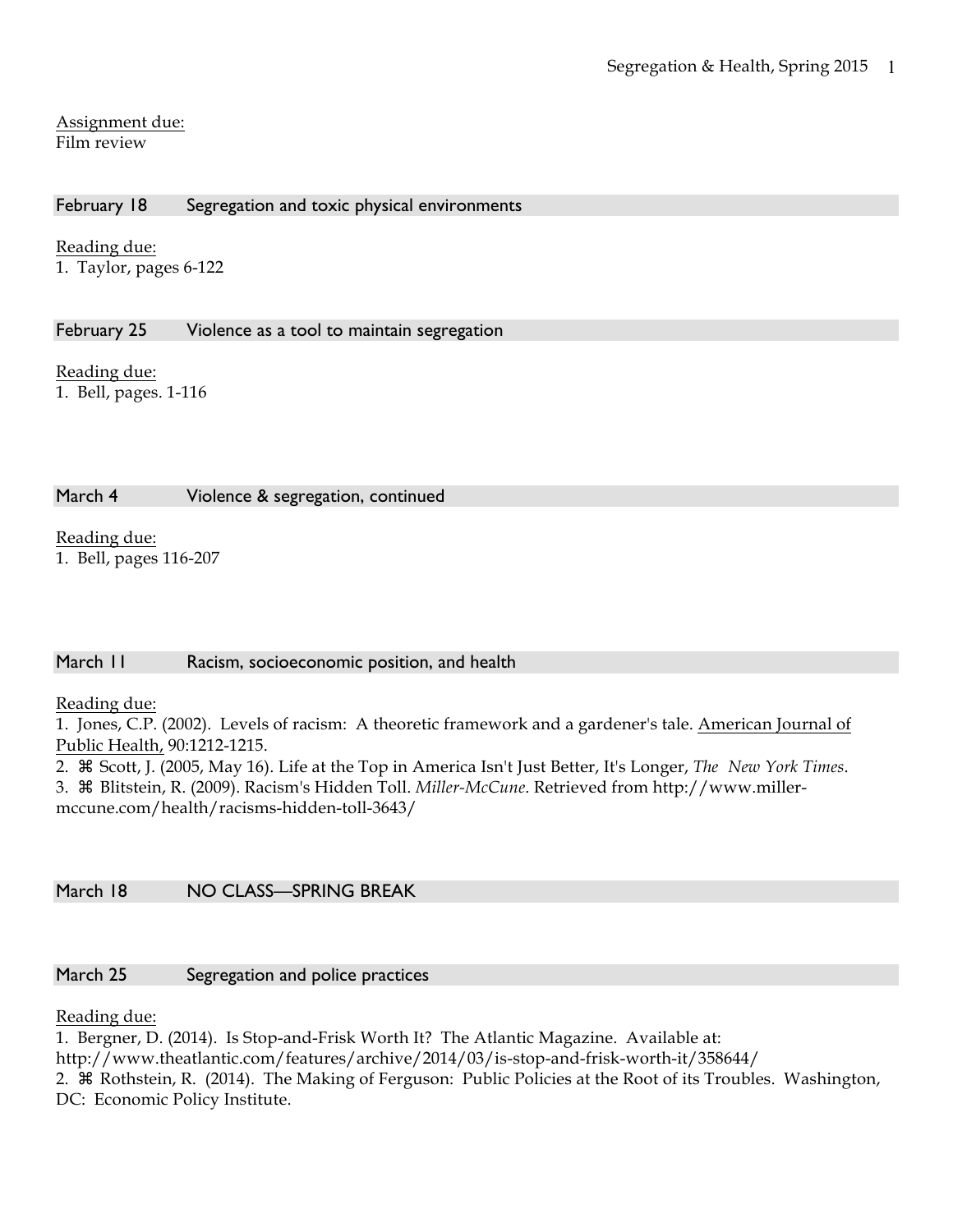3. ⌘ New York Civil Liberties Union. (2012). Stop-and-Frisk 2011 Report. New York: Author.

## April 1 Foreclosures, subprime lending, & the undermining of Black wealth

## Reading due:

1. Phillips, S. (2010). The Subprime Crisis and African Americans. *Review of Black Political Economy*, 37, 223-229.

2. ⌘ Transcript, *This American Life*. "The Giant Pool of Money". Original airdate 05/09/2008.

3. ⌘ Powell, M., & Roberts, J. (2009, May 16). Minorities Affected Most as New York Foreclosures Rise, *The New York Times*.

# April 8 Intergenerational disadvantage & the perpetuation of inequality

Reading due: 1. Roithmayr, entire book

Assignment due: Book review

# April 15 Mass incarceration

Reading due: 1. Alexander, pages 1-139

# April 22 Mass incarceration, continued

Reading due: 1. Alexander, pages 140-262

April 29 Last day: Segregation & health—a personal account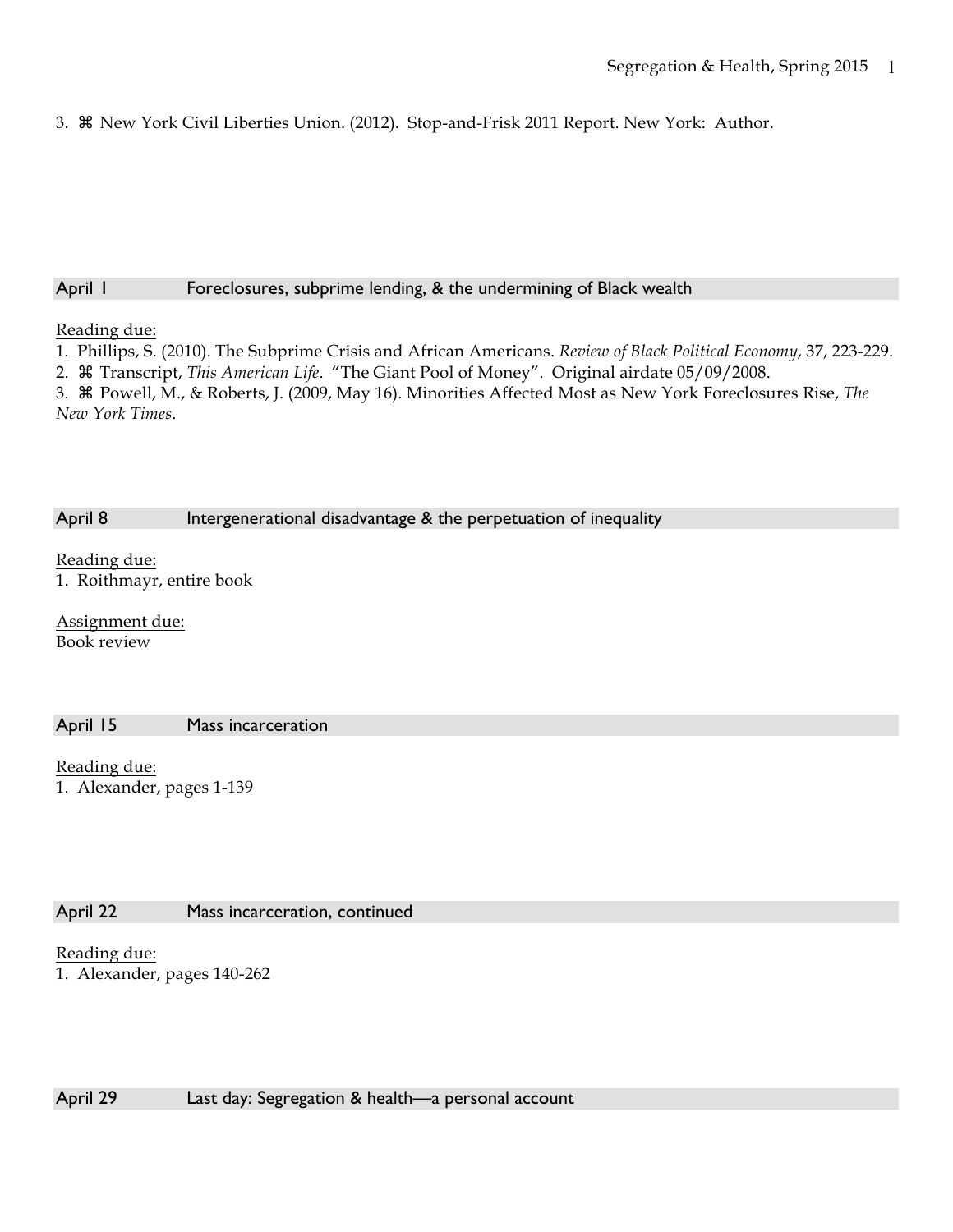Reading due: 1. Ward, entire book

#### May 4 READING DAY

Assignment due: Final paper!

Papers are due electronically in Sakai **AND** a hard copy in my hands/mailbox/under my office door by 4:30 pm. At 4:31 your paper is late.

# **CLOSING COMMENT**

#### MAY 20, 2012



#### **INTRODUCTION**



Emily Berl for the New York Times

Last week marked the 58th anniversary of the Brown v. Board of Education decision, which  $\,$  declared racial segregation of public schools unconstitutional. But segregation, now due largely to geography, still remains an issue for most school systems, from New York City to Charlotte, N.C., and beyond. In his article in The Sunday Review, David L. Kirp, the author of "Kids First," said that "desegregation is effectively dead."

How can we integrate public schools when neighborhoods have become more segregated? Is it time to bring back busing? What other options and solutions are out there for providing a quality education for all children?